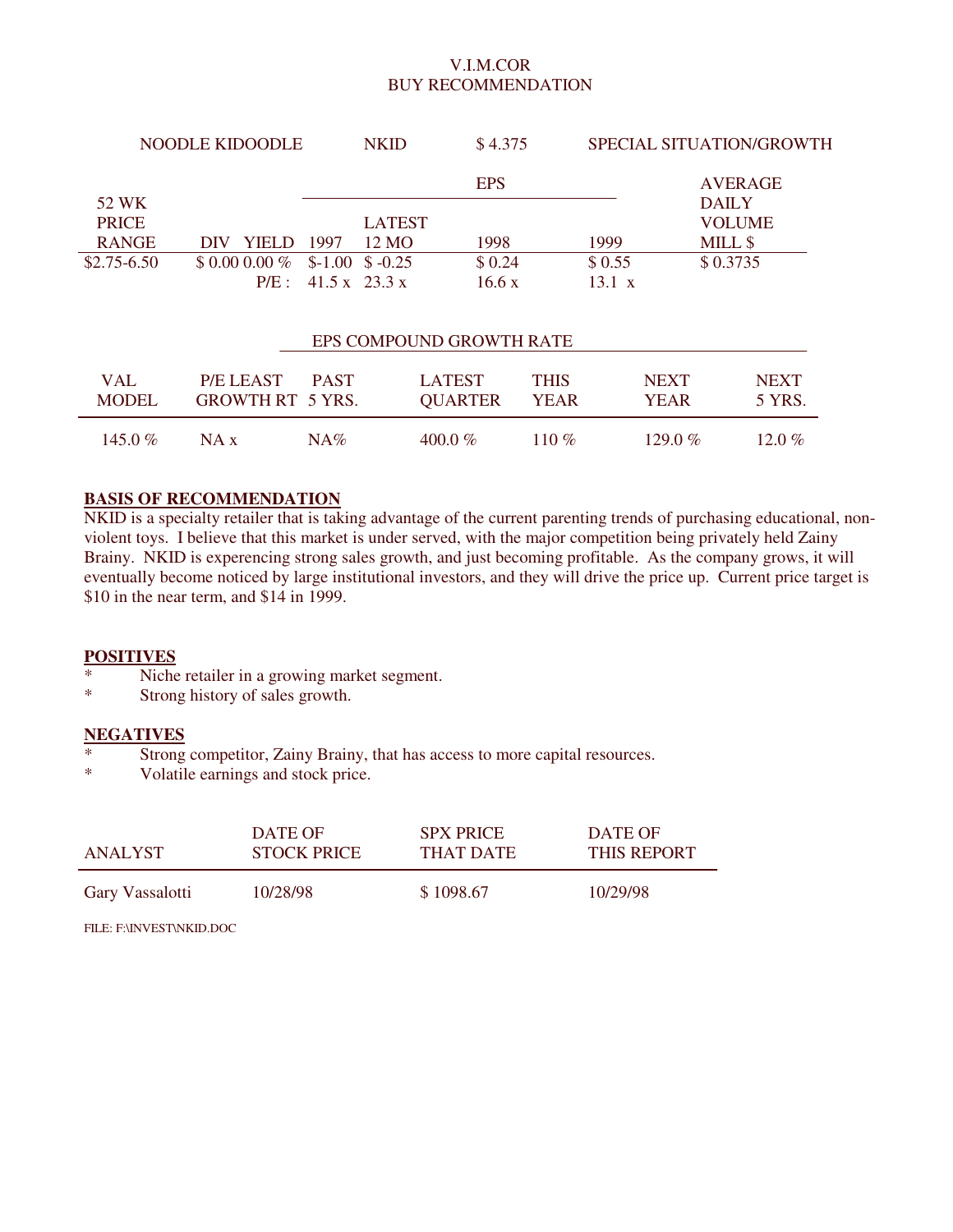# **NOODLE KIDOODLE**

Noodle Kidoodle, Inc. is a specialty retailer of a broad assortment of educationally oriented, creative and non-violent children's products. The Company operated 32 stores as of 1/31/98. For the 26 weeks ended 8/1/98, net sales increased 25% to \$36.5 million. Net loss decreased 45% to \$2.6 million. Revenues reflect the addition of new stores, and higher comparable store sales. Lower loss also reflects a higher gross profit due to lower merchandise and buying costs.

NKID is re-entering a growth phase. Management had slowed expansion during 1998 due to losses and higher inventory management costs. These issues have been ironed out, and the company is on track to open 10 news stores in 1999. The return of new store openings bodes well for this small retailer, as institutional investors will be watching for the company to reach a critical sales mass.

Net sales increased a total of 37.5% to \$81.7 million in Fiscal 98 from \$59.4 million in Fiscal 1997. Noodle Kidoodle sales increased \$23.8 million or 41.2% to \$81.5 million in Fiscal 1998 from \$57.7 million in the prior year, primarily due to increased comparable store sales of 16%, the addition of one store during Fiscal 1998 and thirteen stores during Fiscal 1997.

The sales and earnings growth continued into the quarter ended August 1,1998. Net sales increased a total of 34.3% to \$18.4 million in the thirteen week period from \$13.7 million in the comparable period in the prior year. Sales in Noodle Kidoodle stores increased 35.3% to \$18.4 million in the second quarter from \$13.6 million in the comparable period in the prior year, primarily due to increases in comparable store sales of 25% and the addition of four new stores in the second quarter and one new store in the first quarter of fiscal 1999. The Company had 32 comparable stores at August 1, 1998.

Net loss decreased 44.4% to \$1.5 million (\$0.20 per share) for the thirteen week period ended August 1, 1998 from \$2.7 million (\$0.36 per share) in the comparable period in the prior year. The net loss for both periods ended August 1, 1998 and August 2, 1997 did not include tax benefits.

New store openings will slow reported EPS, but will result in faster EPS growth in the long run.

#### **MANAGEMENT DISCUSSION HIGHLIGHTS FROM THE NKID 10K DATED 4/29/98….**

The Company's stores range from approximately 6,100 to 13,300 square feet and average approximately 10,500 square feet. Each store offers customers a warm and inviting shopping environment with brightly lit spaces, colorful walls, ceilings and carpets, wide aisles for strollers and kid-level seating and product shelving. Each store typically carries approximately 20,000 stock-keeping units ("SKU's"), conveniently displayed in separate merchandise departments, such as "Science & Nature" and "Arts & Crafts", which are identified by eye-catching signs that are visual as well as verbal so that children can understand them. All of the products carried in Noodle Kidoodle stores conform to the Company's creative, nonviolent and educational merchandising strategy. The Company generally does not carry mass market television advertised toys. However, in certain product categories, the Company does carry brand name products which fit the Noodle Kidoodle philosophy, such as Crayola, Lego, Playmobil, Mattel, the full line of Walt Disney video titles and the Goosebumps line of books. The Company purchases merchandise from over 550 suppliers. There is currently one supplier, Ty, Inc., which represents slightly more than 9% of total purchases.

The Company operated 32 Noodle Kidoodle stores at the end of its 1998 fiscal year, located in New York, New Jersey, Connecticut and the Boston, Chicago and Detroit metropolitan areas. It has opened one store in fiscal 1999 in the Detroit metropolitan area and expects to open at least five additional stores during the year. As of April 20, 1998, the Company has signed six leases for new store locations. Five are scheduled to open this year and one next year. The Company plans to open stores in Dallas and Plano, TX in the Spring of 1998, in Austin, TX and Boca Raton, FL in the summer of 1998 and in Hartsdale, NY in the Fall of 1998. A store in Southlake, TX is scheduled to open in 1999. The Company believes that there are opportunities for nationwide expansion over the longer term.

The Company believes that the following elements are important to its retailing concept:

Interactive Shopping Environment - Each Noodle Kidoodle store is designed with children in mind. Each store has designated play areas where children and their parents are encouraged to explore toys and games in keeping with the Company's "try before you buy" philosophy. Among the key interactive features of each store are the Computer Center, "Kidoodle Theater" and the Electronic Learning Center.

Broad Assortment of Imaginative Products - Noodle Kidoodle stores offer a broad assortment of products designed to stimulate a child's imagination and contribute to his or her growth and development, consistent with the Company's slogan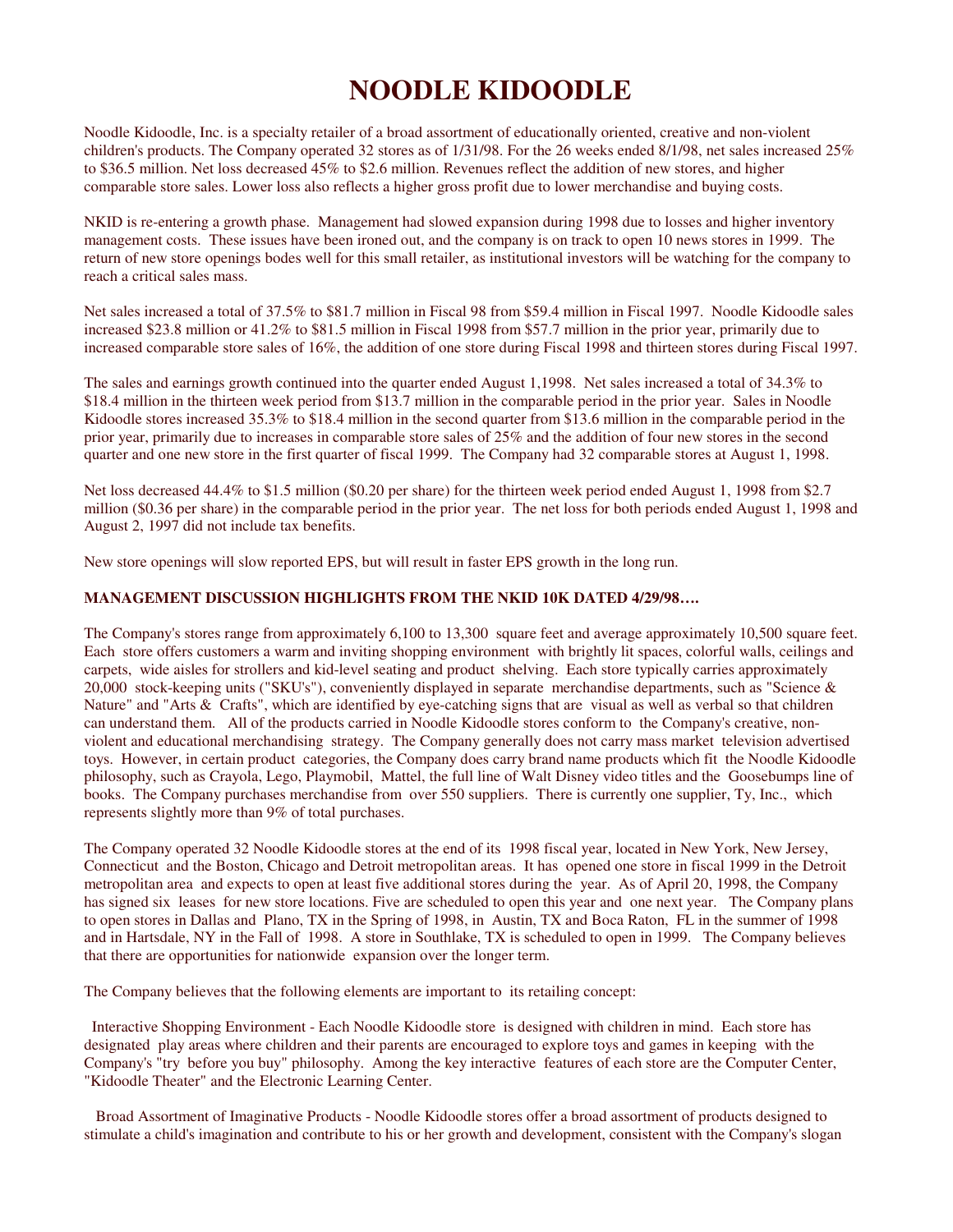that "Kids learn best when they're having fun." To keep its merchandise mix fresh and exciting, the Company continually seeks innovative new products.

In-Store Events - The Company provides without charge frequent in-store events such as personal appearances by authors and children's television personalities, arts and crafts workshops and readings from selected books to provide entertainment to its customers, increase store traffic and position Noodle Kidoodle as a destination store.

Superior Customer Service - By providing knowledgeable and friendly customer service and selecting enthusiastic employees who enjoy working with children, the Company believes that it has a competitive advantage over lower-service superstores and mass merchandisers.

Targeted Marketing - The Company conducts a targeted direct mail marketing program and continuously updates its customer database for this purpose.

Competitive Pricing - Noodle Kidoodle offers everyday competitive pricing. Many products are regularly discounted and prices in general are believed to be competitive with those featured by superstores carrying similar lines of merchandise.

Retailing of children's educational products is a relatively new concept. Included among the Company's direct competitors are Zany Brainy, Learningsmith, Store of Knowledge, Learning Express and Imaginarium.

### **POSITIVE MANAGEMENT SUPPORT**

Management sentiment is reflected in the majority of buy transactions shown in the chart below:

| Insider Trades - Noodle Kidoodle Inc (Nasdaq:NKID) |                                     |                          |                       |                                     | Updated: 19-Nov-98 |                                        |  |
|----------------------------------------------------|-------------------------------------|--------------------------|-----------------------|-------------------------------------|--------------------|----------------------------------------|--|
| <b>Date</b>                                        | <b>Name</b>                         | <b>Action</b>            | Sha<br>res            | Ty<br>pe                            | <b>Price</b>       | <b>Valu</b><br>e                       |  |
| $8$ -Oct-<br>98                                    | <b>BETUKER</b><br><b>KENNETH S</b>  | Bought $(P)$             | 2,0<br>$00\,$         | Co<br>mm<br>on                      | 3.75               | \$7,50<br>$\mathbf{0}$                 |  |
| $7$ -Oct-<br>98                                    | <b>BETUKER</b><br><b>KENNETH S</b>  | Bought $(\underline{P})$ | 3,0<br>$00\,$         | Co<br>lmm<br>$\mathsf{lon}$         | 3.75               | \$11,2<br>50                           |  |
| $2-Sep-$<br>98                                     | <b>MADENBERG</b><br><b>JOSEPH A</b> | Bought $(\underline{P})$ | 3,0<br>00             | Co<br>mm<br>on                      | $3.75 - 3.88$      | \$11,4<br>45                           |  |
| $6$ -Jul-98                                        | <b>STOKVIS ROBERT</b>               | Exercised (M)            | 2,5<br>0 <sup>0</sup> | Co<br>mm<br>lon                     | 4.81               |                                        |  |
| $1-Jul-98$                                         | <b>FARKAS ROBIN L</b>               | Exercised (M)            | 5,0<br>$00\,$         | Co<br>lmm<br>lon                    | 4.81               |                                        |  |
| $31 - Dec-$<br>97                                  | <b>STOKVIS ROBERT</b>               | Bought $(\underline{P})$ | 1,5<br>$00\,$         | Co<br>mm<br>on                      | 3.69               | \$5,53<br>5                            |  |
| $17$ -Dec-<br>97                                   | <b>GREENMAN</b><br><b>STANLEY</b>   | Gave as Gift             | 1,0<br>76             | $\overline{\text{Co}}$<br>mm<br>lon |                    |                                        |  |
| $15$ -Dec-<br>97                                   | <b>STOKVIS ROBERT</b>               | Bought $(\underline{P})$ | 2,0<br>0 <sup>0</sup> | $\overline{\text{Co}}$<br>mm<br>on  | 3.50               | \$7,00<br>$\mathbf{0}$                 |  |
| $10$ -Dec-<br>97                                   | <b>STOKVIS ROBERT</b>               | Bought $(P)$             | 2,0<br>$00\,$         | Co<br>mm<br>on                      | 3.75               | \$7,50<br>$\Omega$                     |  |
| $8$ -Dec-<br>97                                    | <b>STOKVIS ROBERT</b>               | Bought $(\underline{P})$ | 1,0<br>$00\,$         | Co<br>mm<br>$\lfloor$ on            | 3.13               | \$3,13<br>$\theta$                     |  |
| $5$ -Dec-<br>97                                    | <b>STOKVIS ROBERT</b>               | Bought $(P)$             | 1,0<br>$00\,$         | Co<br>mm                            | 3.06               | $\overline{$3,06}$<br>$\boldsymbol{0}$ |  |